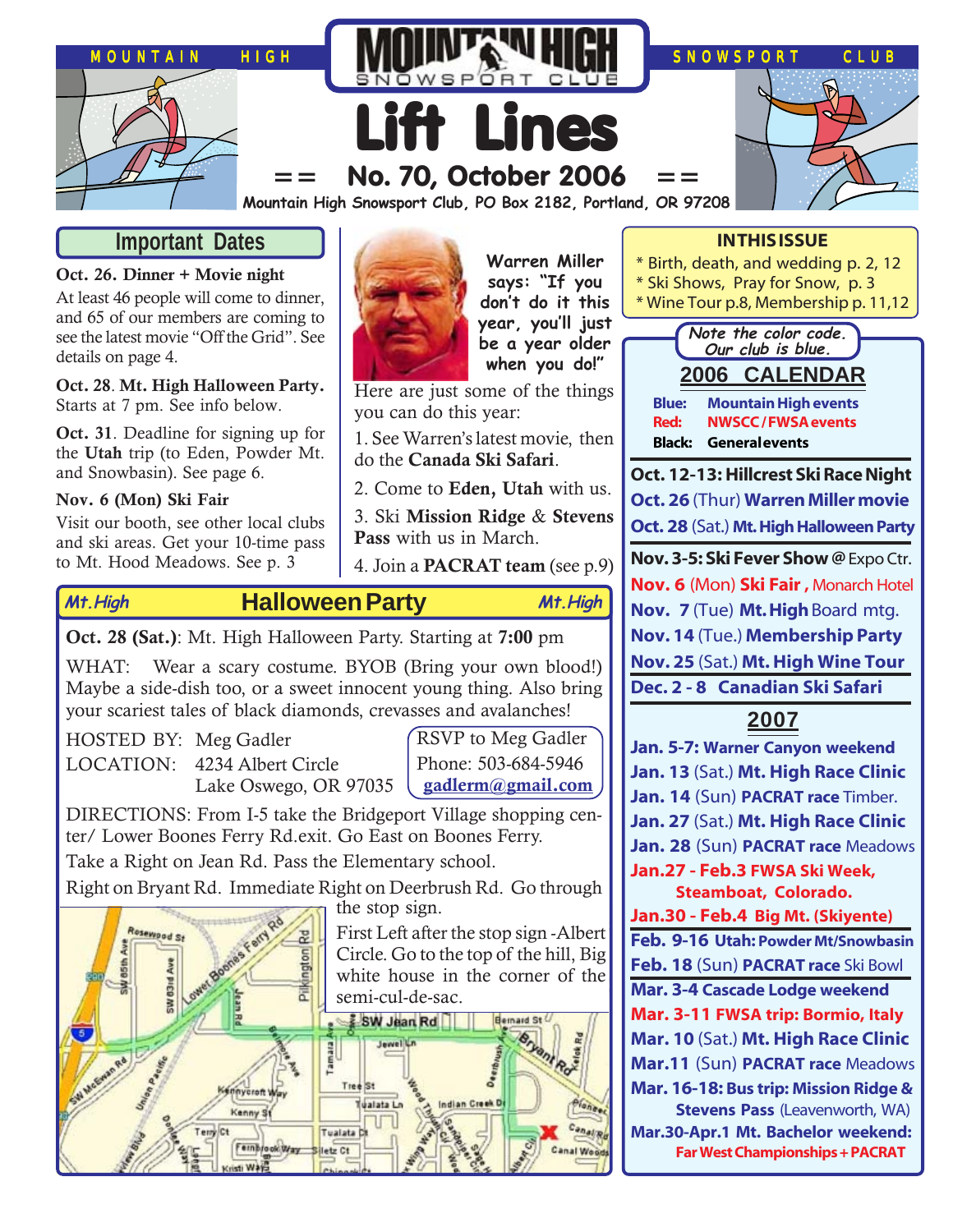#### MOUNTAIN HIGH **Recent Events** SNOWSPORT CLUB

#### *page 2 Lift Lines 70, October 2006*

**Mt.High**

#### **Mt. High Seafood Social**



#### **September 16, 2006. (Saturday)**

This annual party traditionally marks the end of Summer. And how appropriate this year, as it suddenly turned cold, and there were 4 inches of snow at Timberline just a couple of days earlier.

Diane Adkin and Bob Raemer hosted this party, and it was a very pleasant affair. Lots of friendly faces, lots of things to talk about, lots of winter plans to be made.

The food was great. Tons of fresh salmon, clams, and other goodies. And the desserts were to die for!

Gordy supervised the grilling of the salmon, which turned out delicious.

Here's a collage put together by Bob Raemer. See more photos on our **[Recent Photos](http://www.mthigh.org/PhotosRecent.htm)** page on the web.

#### **Mike German FWSA Mt.High**



Diego Ski Council President, FWSA VP of Councils, and National Ski Council Federation VP, passed away on October 3, 2006.

Michael was a true friend to all of us. He demonstrated both bravery and courage as he battled pancreatic cancer.

I wish to extend the condolences of the Far West Ski Association to Barbara, his children, and family. We loved Michael dearly.

We will remember Michael for his volunteerism, his words of encouragement, his energy and enthusiasm. How can we forget that without Germ, we would have had no snacks, no chips, no M&M's at the board meetings. Michael was always there with his cheerful smile and words of encouragement.

Michael, we will miss you terribly. Our lives are richer for having had you as a friend.

Randy Lew President, Far West Ski Association

# **Cori & Peter's baby**



Peter and Cori Wiessner had a baby boy. Jacob Joseph Wiessner was born on September 7 at 7:41 pm. He was 8 oz even and 21.75 inches long. His mother, Cori, says: "He is absolutely amazing. I didn't know children could be so great."

Will he be a future Olympic champion? A doctor? An astronaut? Cori says: "We don't really care what Jacob becomes. We will be happy with whatever, but we are definitely going to introduce him

to snow sports as soon as possible. We want to make sure that we can continue doing what we really love."

Some day, you'll be able to tell your grandchildren you knew Jacob since he was just a baby!

Remember, you heard about Jacob here in "Lift Lines" first!

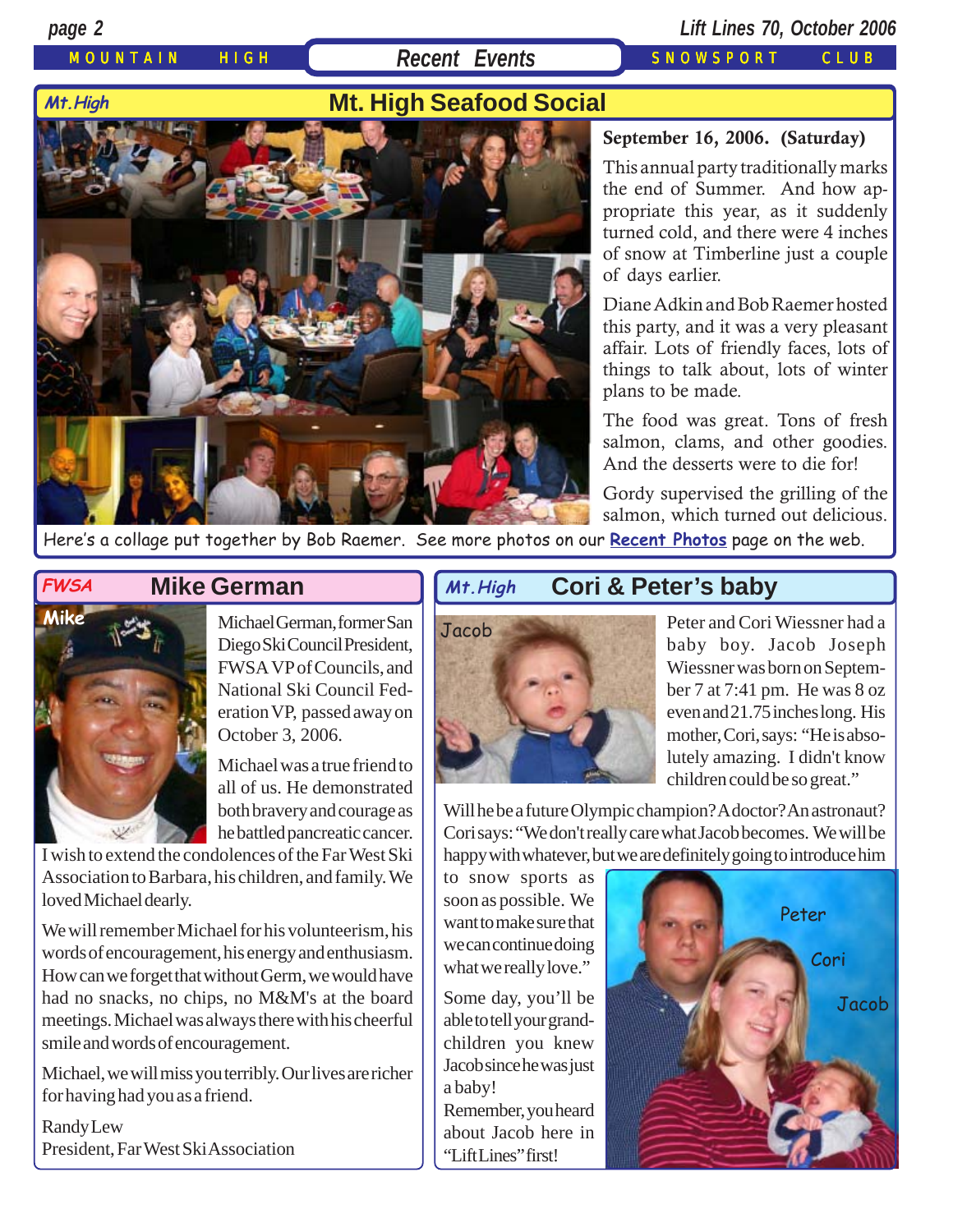*Lift Lines 70, October 2006 page 3*

MOUNTAIN HIGH

**Upcoming events** SNOWSPORT CLUB





#### **Oct. 12-13 (Thurs.-Fri.)**

Great annual sale. On Thursday the 12th, the factory reps will be on hand to answer questions and help with gear selection. The prices will be well below retail, so it is a great oppourtunity to get the latest gear. This is not just for race equiptment but is open to all levels of equiptment.

**Location:** Hillcrest Ski & Sports store.

2506 SE Burnside Rd, Gresham, OR 97080 That's at the start of Hwy. 26, toward Mt. Hood. See flyer and map on our web site at: **[http://](http://www.mthigh.org/Events/Map-Hillcrest-Ski-w.jpg) [www.mthigh.org/Events/Map-Hillcrest-Ski-w.jpg](http://www.mthigh.org/Events/Map-Hillcrest-Ski-w.jpg)**

For info, call the shop at 503-665-4455. Ask for **Greg**, Steve or Dex. NOTE: Greg is a Mt.High member.

Or call Gary Gunderson, 503-258-8051.

Web site: **[www.hillcrestsports.com](http://www.hillcrestsports.com/)**

#### **Ski Fever & Snowboard Show**

**Nov. 3 -5, 2006 (Fri - Sun.)** Admission: \$10. Big annual ski show at the Expo Center. Great deals on ski clothing and equipment. Live demonstratrions. Many freebies. More info at:**[www.portlandskifever.com](http:/www.portlandskifever.com/)**.

If you want to volunteer to staff the NWSCC booth (representing ALL local ski clubs) contact Mary Olhausen, **[omary52@comcast.net](mailto:omary52@comcast.net)**.

#### **Ski Fair (Monarch Hotel) NWSCC**

**Nov. 6 Monday)** 6-10 pm Admission: FREE. One day only, at the Monarch Hotel, Clackamas. Meet local ski clubs and ski areas. **Silent Auction**, **Raffle**, and more! All our members can purchase a **Meadows 10-time pass** for only \$**295** (instead of the regular \$330) at the Ski Fair. You can even renew your club membership here.

To volunteer to staff the Mt. High booth, contact Emilio at: **i[nfo@mthigh.org.](mailto:info@mthigh.org)** Print flyer on page 10 and post it! Info abt. the Fair: Mary Olhausen, **[omary52@comcast.net](mailto:omary52@comcast.net)**.

## **Ski Movies coming to Portland**

Warren Miller is not the only game in town. A variety of other ski and snowboard movies is coming to town in October, starting with this Sunday, Oct. 1. We were alerted to this by Jenny Naftulin, who works for Salomon (one of the movies' sponsors).



#### **Oct. 11** (Wed.)- Rage Films

#### "*Corduroy*"

Hollywood theater on Sandy 7:30pm (all ages). Tickets at the Mountain Shop.

Preview: **[http://powdermag.com/](http://powdermag.com/av/corduroy/) [av/corduroy/](http://powdermag.com/av/corduroy/)**



**Oct. 17** (Tue)- Poor Boyz Productions "**Ski Porn**".

Jenny says: "Don't let the name scare you... it's a really good movie!"

Kennedy School Theater on 33rd 7:30 pm (all ages).

Tickets at US Outdoor Store.

Preview at: **[http://poorboyz.com/video/](http://poorboyz.com/video/watch.php?id=7) [watch.php?id=7](http://poorboyz.com/video/watch.php?id=7)**

### **NWSCC**

**Pray for Snow**



**Nov. 11, 2006 (Saturday)**

Annual event to help usher in the Winter season, with a live band, dancing, revelry, and the company of friendly skiers. It's organized by the **Schnee Vogeli** ski club, but members of ALL local ski clubs are invited.

Location: **Charlie's Pub & Restaurant**, Government Camp.

Tickets: \$10, must be purchased in advance (Limited quantities). Contact your dearest member of the Schnees.

**Dale Parshall**: **[dale.parshall@usbank.com](mailto:dale.parshall@usbank.com) Gordon Lusk**: **[GordyLusk@hotmail.com](mailto:gordylusk@hotmail.com) Richard Rizk**: **[rich@rizklaw.com](mailto:rich@rizklaw.com.)** Rich has 7 tickets he is eager to sell you.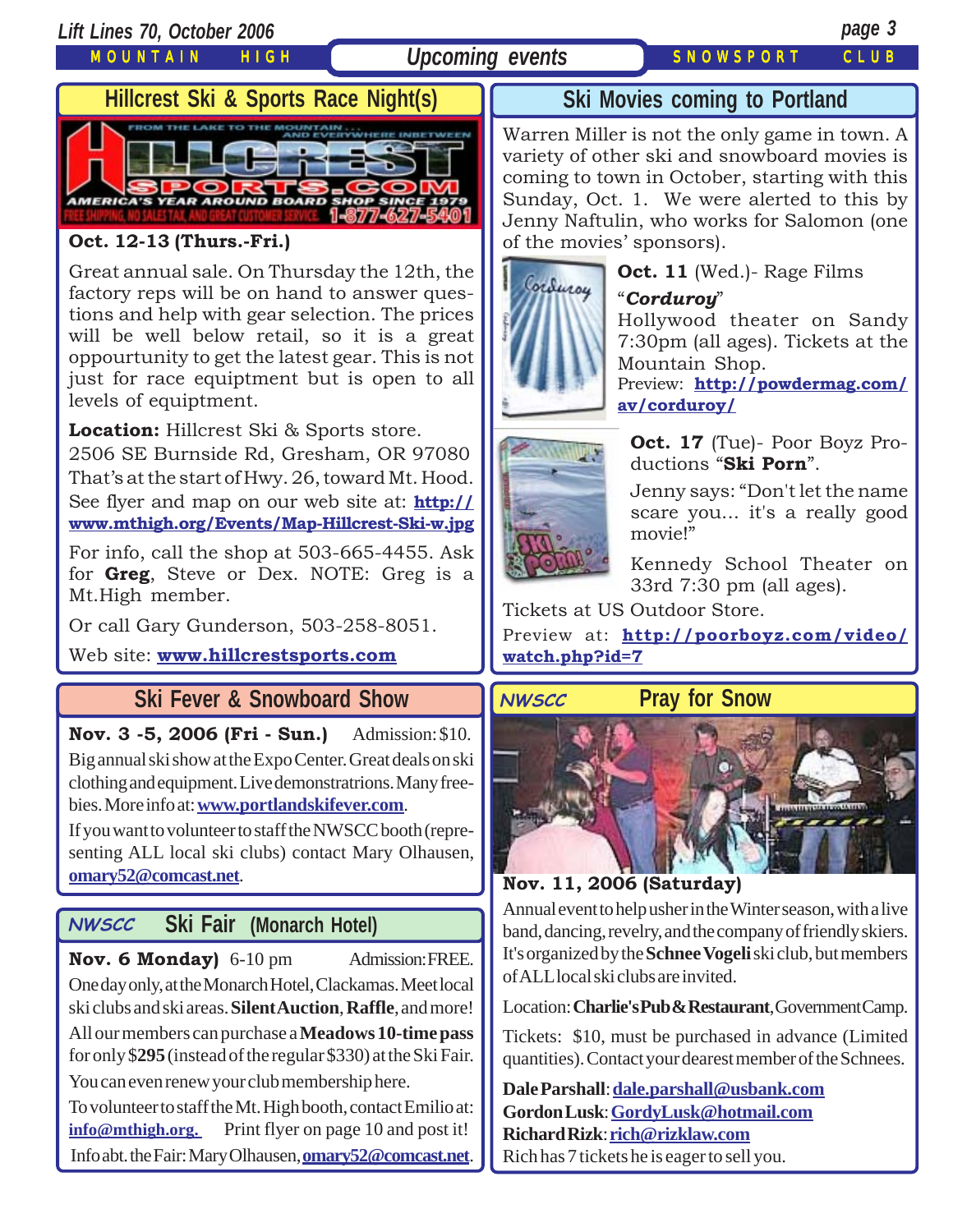#### MOUNTAIN HIGH **Upcoming Events** SNOWSPORT CLUB

支

#### *page 4 Lift Lines 70, October 2006*

# **1 Warren Miller movie night - Oct. 26 <b>1 1 1 2 2**

65 of our club members have pooled togehter to purchase group tickets to the movie. About 46 will come to dinner.

If anyone else wants to come, please buy your own tickets thru TicketMaster or at GI Joe's. Let Emilio know if you want to join us for dinner (or dessert), as seating is limited.



#### **Freebies [for all attendees](http://beavercreek.snow.com/winterhome.asp)**

4 Canadian lift tix. (**Sun Peaks**, **Silver Star**, **Big White**, **Apex**)

- 2 Idaho lift tickets (**Schweitzer Mt.**, **Tamarack**)
- 2 Oregon lift tickets (**Mt. Hood Meadows**, and a "**Fusion**" lift ticket to either **Timberline** or **Ski Bowl**).

\$25 off at **US Outdoor Store**.

**4**

# **Canadian Ski Safari**

**[Dec. 1 - 6 or 8, 2005.](http://beavercreek.snow.com/winterhome.asp)** Minimum: 5 days. (Or, it could be done later, in April 2007)

A very affordable trip! 5 days for about **\$200 - \$275** (for lodging and gas). The skiing is mostly free. [i](http://beavercreek.snow.com/winterhome.asp)

Totally informal. No reservations. No deposits. But if we prouver are carpooling, let's coordinate. Let **[Emilio](mailto:info@mthigh.org)** know.

We'll break the long 10-11 hour drive into two segments, with some extra skiing in between. Driving up, we'll ski at **Mt. Baker**, before driving on to **Sun Peaks**.

On the way back, you can be back home at the end of day 5 (Wednesday) if you only ski half a day at Apex and then drive straight home. For a **6-day** alternative, stop for one more day of skiing at **Mission Ridge** or **Stevens Pass.**

But, this year, Emilio proposes some of us extend the trip to 7 or 8 days. After Apex, go east along Canadian Hwy. 3, and then hit the following ski areas: **Red Mountain**, **49º North,** and **Mt. Spokane** (for a total of 8 days).

### **Dinner and Movie**



**Oct. 26** (Thur.) - Movie night! **Dinner:** 5:30 pm (optional) **Movie:** 8:00 pm.

Dinner, is at "**Madison on 5th**", inside the PacWest building on Madison St. and 5th Ave.

Emilio will distribute the prepaid movie tickets during [dinner, and also 15 minutes before the show at the front](http://beavercreek.snow.com/winterhome.asp) entrance (on Broadway), around 7:45 pm.

The movie is at the Arlene Schnitzer Concert Hall, only 2 blocks from the restaurant. Easy walking distance. The movie is "**Off the Grid**", and highlights the joy of skiing where no one has skied before.

#### **Printing or donating voucher[s](http://beavercreek.snow.com/winterhome.asp) 3**

Use the **10-digit code**[. you'll get at the show on Warren](http://beavercreek.snow.com/winterhome.asp) Miller's web site to unlock & print your own free vouchers.

The lift ticket vouchers are not transferrable. You have to register them in your name. If you want to give them to someone, give them the 10-digit code. It's all or nothing.

If you wish to **donate** your vouchers to the club, please mail the card with the 10-digit code to **Emilio Trampuz, 4742 Liberty Rd. S., Salem, OR 97302**, and we'll pass it on to someone who could use them (to ski Canada, for eg.).

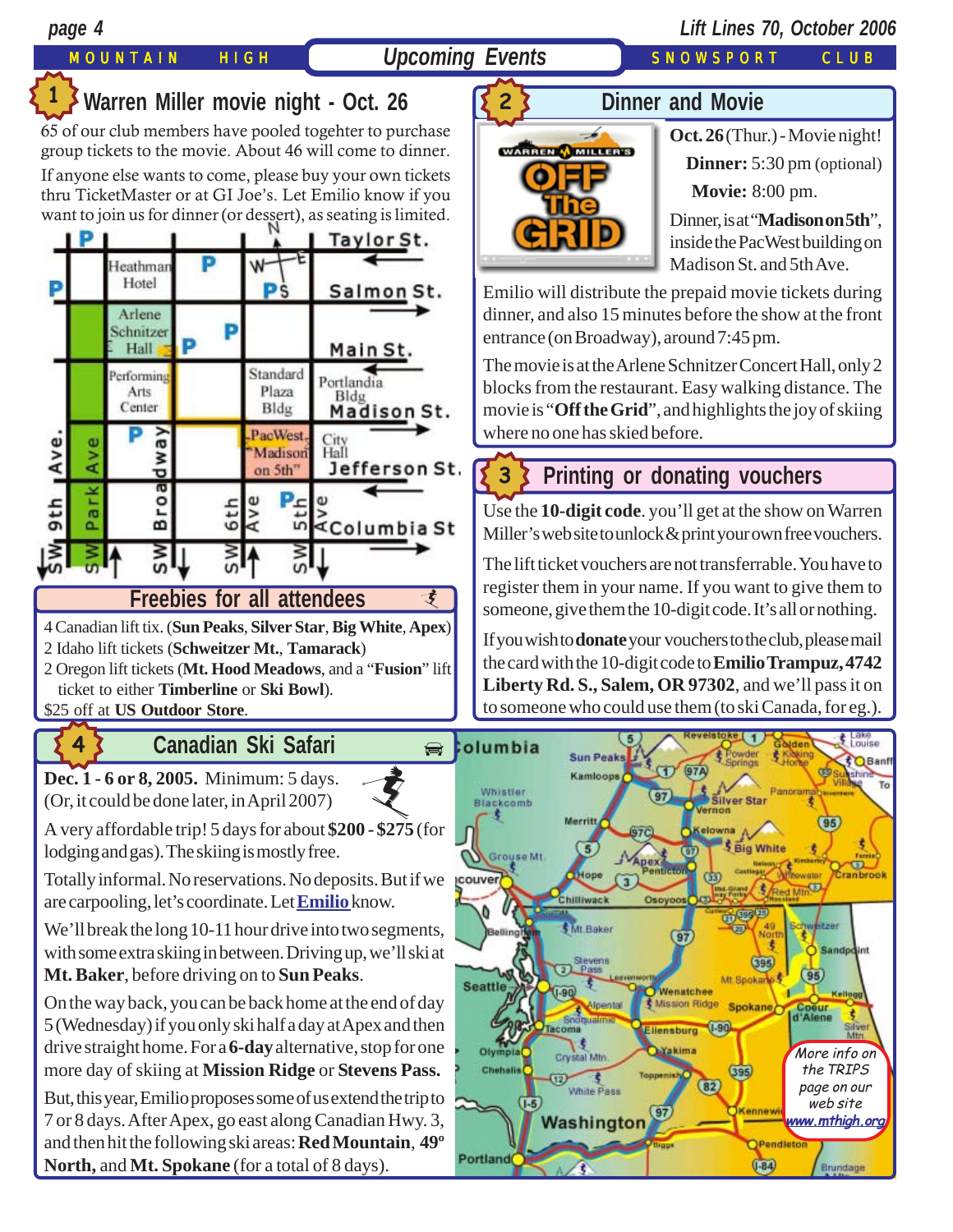

*4. Bormio trip. The pre-trip and post trip have been switched around.*

#### **Warner Canyon Weekend Mt.High**

#### **Jan. 5 - 7, 2007.**

As a result of the Ski Oregon Challenge, we discovered Warner Canyon as an excellent place for powder ski-



ing, especially on a Friday, since Warner Canyon is closed Monday - Thursday, so there's untouched powder on Friday! So, let's make this really fun:

|           | <b>Thursday evening, after work, drive to Lakeview (Oregon).</b> |
|-----------|------------------------------------------------------------------|
| Friday:   | Ski Warner Canyon, then drive to Ashland.                        |
| Saturday: | Ski Mt. Ashland, then drive to Eugene.                           |
| Sunday:   | Ski Hoodoo, then drive home.                                     |

This will be totally informal. It's not an official "trip", but a simple road trip, either carpooling or caravaning down there. If there is enough interest, we might hire a bus.

Take Hwy 97 past Bend. At La Pine, take Hwy 31 to Lakeview.

If you are interested, please contact **[Emilio](mailto:Emilio2000@earthlink.net)**, 503-378-0171. We need to start figuring out how we will carpool, or if there is a need for a bus.

#### **FWSA FWSA 2007 Ski Week**  $\star$ **FWSA**

## **Steamboat Colorado**

More info on our web site, and the **[NWskiers.com](http://www.nwskiers.org/)** web site. Contact

**Steve Coxen**, 503-679-9022, email: **[sacoxen@aol.com](mailto:sacoxen@aol.com)**.

**Jan. 27-Feb. 3** The biggest trip of the year, with clubs from all far West-

ern States participating. The 36 spots reserved for Northwest skiers are full. There is a waiting list. For each additional condo, we need a foursome. There's a need for one more couple.

**Price:** \$850 plus \$365 for airfare.

Price includes 7 nights lodging (dbl occ.), 5 days' lift tickets, Welcome party, Mountain Picnic, 3 races, Farewell Party, and much, much more. Third deposit due now. If you haven't sent any yet, a total of \$700 is due.

See details on page 10 of previous issues.

**Contact: Rod Robinson,** 1- 541-344-7170, **[rdrobinson@aol.com](mailto:rdrobinson@aol.com)**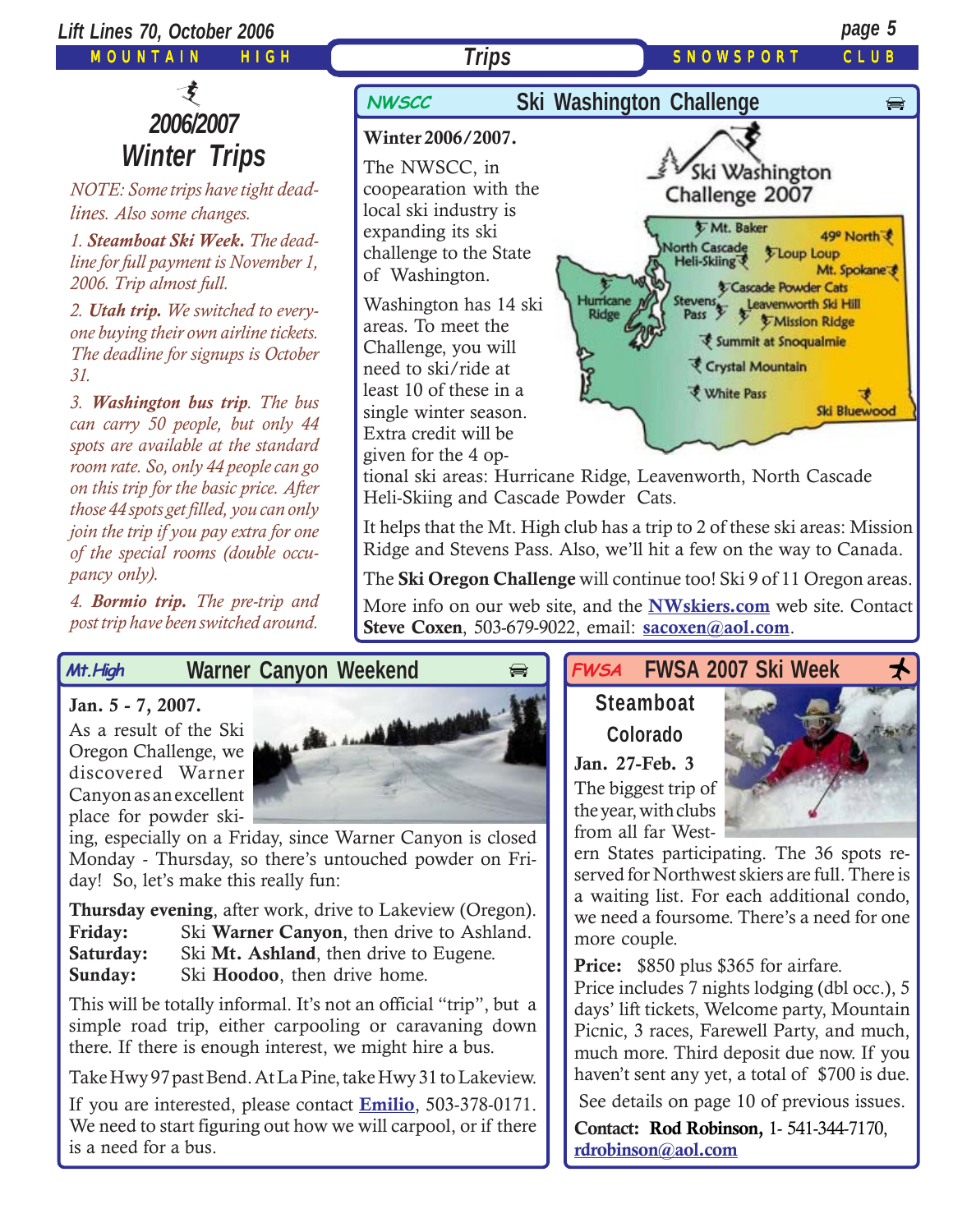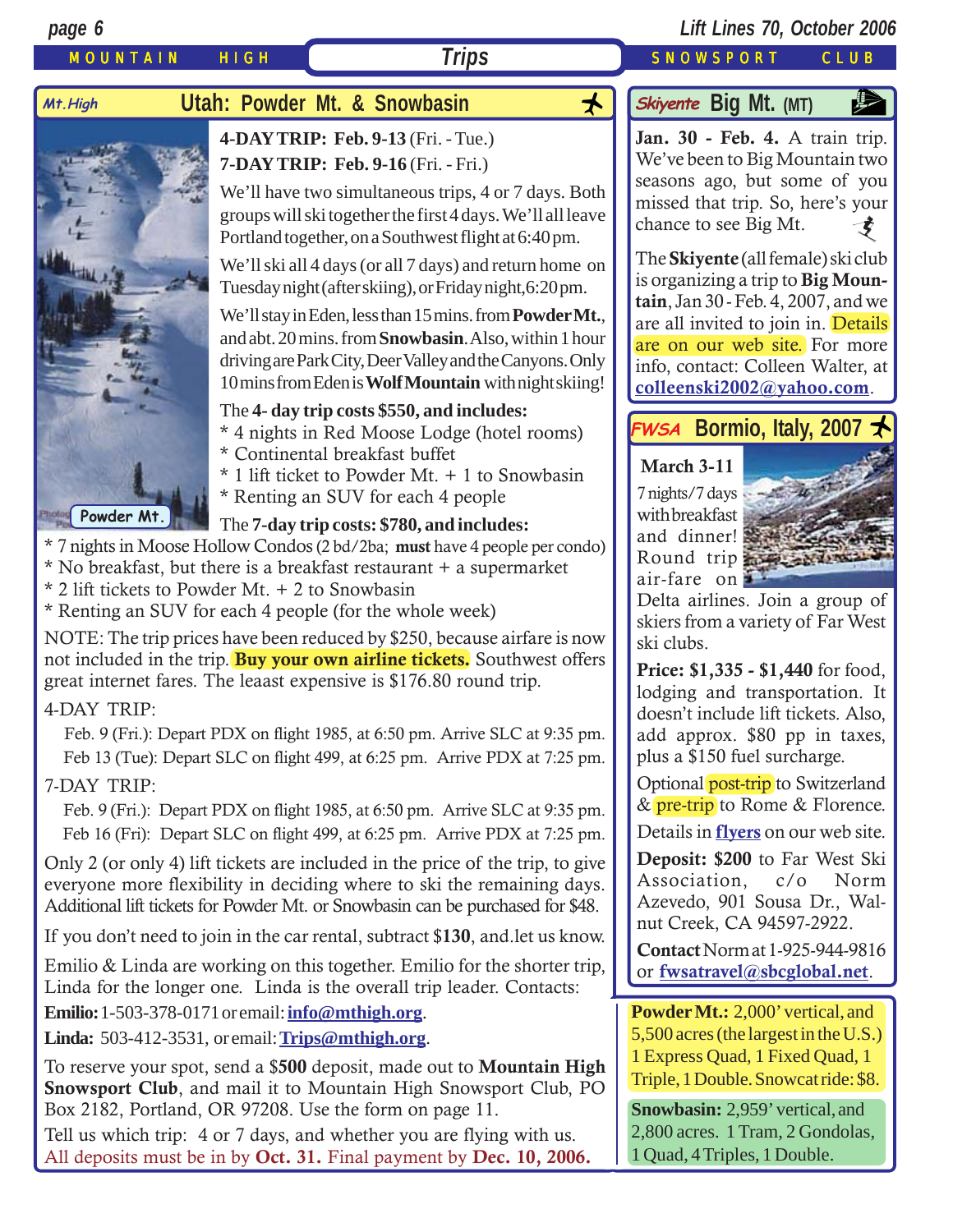*Lift Lines 70, October 2006 page 7*

MOUNTAIN HIGH

Mt. High **Cascade Lodge** 

**March 3-4** 2days/ 1night at the friendly Cascade Lodge



in Government. Camp.

This is the weekend of the Oregon Cancer SkiOut, and the Winter Games of Oregon! We'll ski both Saturday and Sunday.

In the evening, we can party at Charlie's (just across the street)!

**Price:** Only **\$17** for lodging per night (in bunk beds). This is a special introductory guest rate just for our club for this weekend.

Dinner & breakfast will be available for a good price. Let us know if you'll have some, so enough can be prepared.

We need to have a head-count by December 15. So, please put this weekend on your calendar, and let us know you are coming.

**Contact** Emilio Trampuz, 1-503- 378-0171 or **[info@mthigh.org](mailto:info@mthigh.org)**.



Ski Bowl has the best views of Mt. Hood! And great powder in the upper bowl!

*Check our web site for trip updates [www.mthigh.org/Trips.htm](http://www.mthigh.org/Trips.htm).*

 **"Say WA" bus trip** And Alleman Wand Alleman Alleman Alleman Alleman Alleman Alleman Alleman Alleman Alleman Al

#### **Mission Ridge & Stevens Pass**

#### **March 16-18.**

2 days/ 2 nights. The bus trips are usually our club's best and most fun events. You don't have to miss any work days, as this is just a weekend.

*Trips*

We will leave Friday around 5 pm, and return Sunday night. We'll visit:

1. **Mission Ridge**, with a new express lift installed last season. You can ski by a World War II bomber that crashed on the mountain! 2.200' vertical. 1 Express Quad, 3 Doubles.



**Harry @ Mission Ridge**

2. **Stevens Pass**, lots of tree skiing, front and back + lots of cruisers! 1,800' vertical, served by 3 Quads, 4 Triples, 3 Doubles.

**Lodging:** Both nights, we'll stay in the charming town of Leavenworth. We have booked almost the entire Obertal Inn, just for us! Most rooms have 2 queen beds, some have 1 king bed. There are also 2 Fireplace Suites and 2 Jacuzzi Suites. If a couple wants to book one of those suites, each **person** would pay an extra \$42 for a Fireplace Suite or \$64 each for a Jacuzzi Suite. First come, first served. Reserve your's soon!

An "expanded continental breakfast" is included.

**Price:** Only **\$200** for lodging and transportation, plus approx. **\$38** per lift ticket (exact price tba later). We will be getting deeply discounted lift tickets at the hotel.

The trip price is based on 26 people. For each 2 people that sign up over that number, the price for everyone will go down by \$4 . (For example, at 32 people it would cost \$188 each, and at 42 people it would cost only \$168 each!) So, let's make sure everyone goes on this trip!

Contact: **[Linda McGavin](mailto:Trips@mthigh.org)** (trip leader) or **[Emilio Trampuz](mailto:info@mthigh.org)** (co-captain).

Reservations: Send a \$100 deposit made out to **Mountain High Snowsport Club**, and mail it to Mountain High Snowsport Club, PO Box 2182, Portland, OR 97208.

Remember to specify if you want one of the special rooms. **NOTE: Only 44 spots available at the standard rate. After those 44 spots get filled, you'll only be able to sign up for the more expensive rooms** (double occupancy only)**.**

P.S. In case you didn't know, "Say WA" is Washington's new slogan.

### **Mt. Bachelor Weekend / FWSA Championships**



PACRAT race of the season on Sunday. The Far West Championships will have a Slalom on Saturday and a GS on Sunday. All PACRAT racers can enter both races. We'll all drive to Bend. Activities at the Riverhouse.

Many will come to Bend just for fun!

Info: Mary Olhausen: **[omary52@comcast.net](mailto:omary52@comcast.net)**

**Mar. 30 - Apr. 1.** Multiple events. Our last

▄

SNOWSPORT CLUB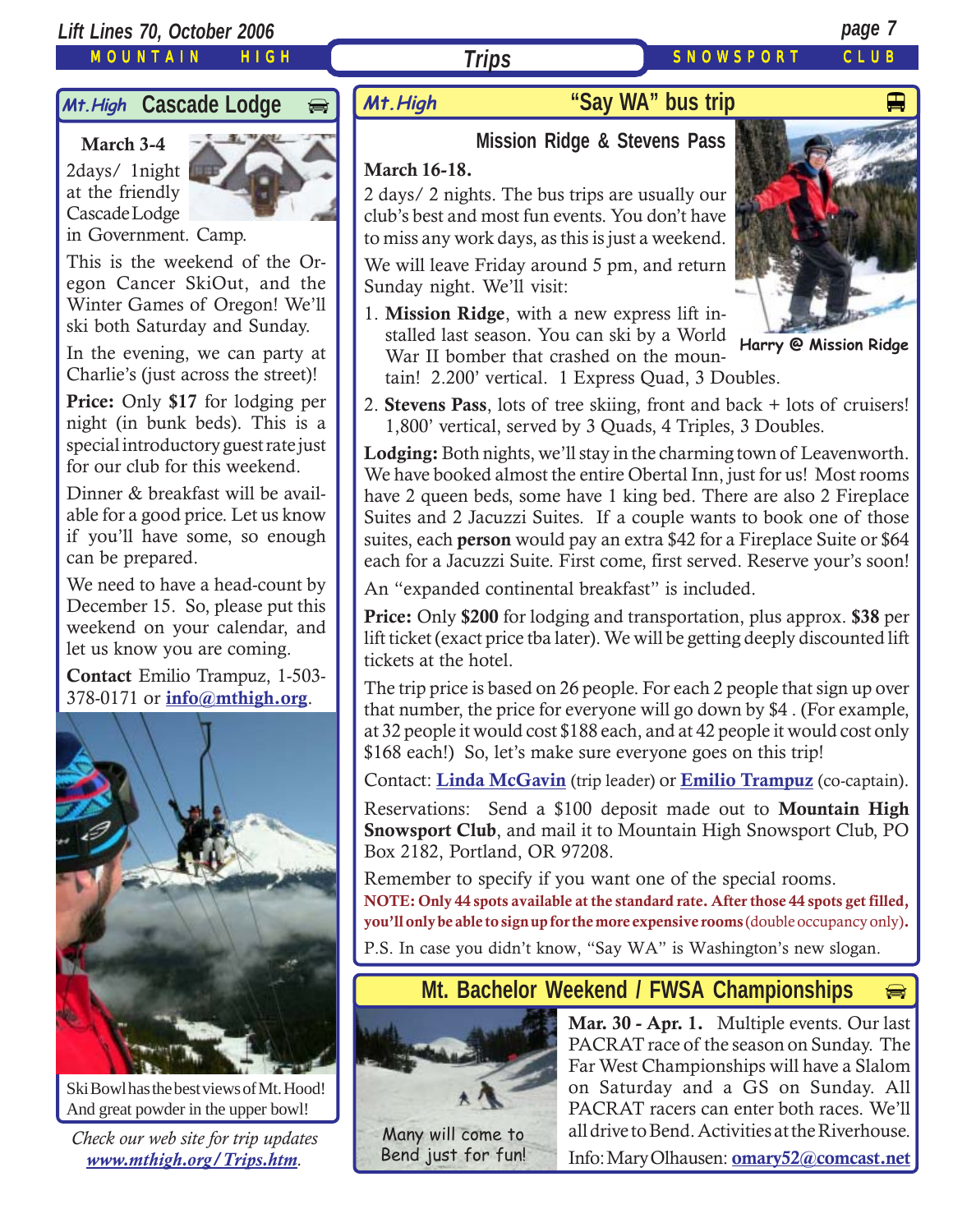#### MOUNTAIN HIGH *More News* SNOWSPORT CLUB

**FE** 

#### *page 8 Lift Lines 70, October 2006*

### **Mt.High Wine Tour**

#### **Nov. 25, 2006 (Saturday)**

Our 6th annual wine tour is coming up! We'll have an 11-passenger van with a designated driver. We'll meet at Fred Meyer in Tigard, and have a good time!

To sign up, contact Debbi Kor, at: **[ijustwannarun@aol.com](mailto:Ijustwannarun@aol.com).**



#### **Longest 6-pack in North America** 支

The new **Snowghost Express** installed in time for this season at **Big White** (British Columbia) will be the longest 6-passenger chair in North America.

# 支

#### **Season Passes**

**Mt. Hood SKi Bowl and Timberline** have paired up to offer a joint season pass, named the **Fusion Pass**. Get two season passes for the price of one! But you must pair up with someone to buy 2 passes together.

For adults (ages 23-64), it costs: \$399. For ages 15-22, it costs: \$299.

For ages 7-14, it costs: \$199.

**Mt. Hood Meadows** is offering the usual types of passes for the same price as last year. The most popular early season pass requires that you pair up with 3 other people for a 4Buy4 pass. The prices are:

4Buy4 pass (for ages 23-64) costs: \$400.

3x3 pass (for ages 15-22) costs: \$300.

2x2 pass ( for ages 7-14) costs: \$200.

10-time pass (purchased at Ski Fair): \$295.

**To find partners for the passes, see our web site[Forum](http://s104306927.onlinehome.us/tinc?key=ZNQJOQu3&start=-1&reverse=1)**.

### **Mt. High Letters**

**Q Can we really ski all 4 days of the 4-day trip to Utah? What about allowing an extra day on either end for travel?**

**A** Remember, we are "the club that really skis", so we have optimized this trip to allow for the most skiing in the least amount of time. There is no need for an extra day for travel on the tail end, because we will head straight for the ariport at the end of the last day of skiing. Our flight leaves Salt Lake City at 6:25 pm, and we'll be in Portland by about 7:30 pm the same night.

On the front end, we are leaving Portland on Friday evening, at 6:50 pm. We call that Day Zero. It doesn't really count as a day, since you can work all day, and head straight from the office to the airport. You can then enjoy the next 4 days in Utah, skiing all day every day.

The 7-day trip works out the same way, with 7 full days on the mountain, and not a day wasted on travel.

# **Q Is there a central person in the club arranging to get Meadows 10-time passes?** *- Bruce E.*

A There is no need to organize a group. Every member of our club already qualifies for the group discount, as we are already members of a large group. Meadows has extended the group discount to all NWSCC members (which is all of us). Just purchase the 10-time pass at the Ski Fair at the Monarch Hotel, Monday, Nov. 6. Admission to the Ski Fair is free. The group discounted price we are all getting is \$**295**, as compared to the full price of \$330.

#### **Q What type of pass should I get? And where can I pari up with others?**

First, do you really need a pass? Do you really want to ski at the same place all winter? With so many enticing options such as the **Canada Ski Safari**, the **Ski Oregon** and **Ski Washington Challenges** (where you can win a prize), and perhaps joining us on some **trips**, how many more days will be left?

If you'll ski more than 12 days at Meadows, it pays to get the **4x4 pass**. Otherwise, get a **10-time pass**. Also consider the new "**Fusion**" pass, which combines both SKi Bowl and Timberline into one.

To find partners to pair up with, check out our club's **[Forum](http://s104306927.onlinehome.us/tinc?key=ZNQJOQu3&start=-1&reverse=1)** (or leave a message there yourself). Click on the word "Froum", or go to www.mthigh.org and then click on the Forum button.

Another good place to find a buddy for a ski pass is the **[Mt. Hood List](http://www.mthoodlist.com/)** at: **[www.mthoodlist.com](http://www.mthoodlist.com/)**.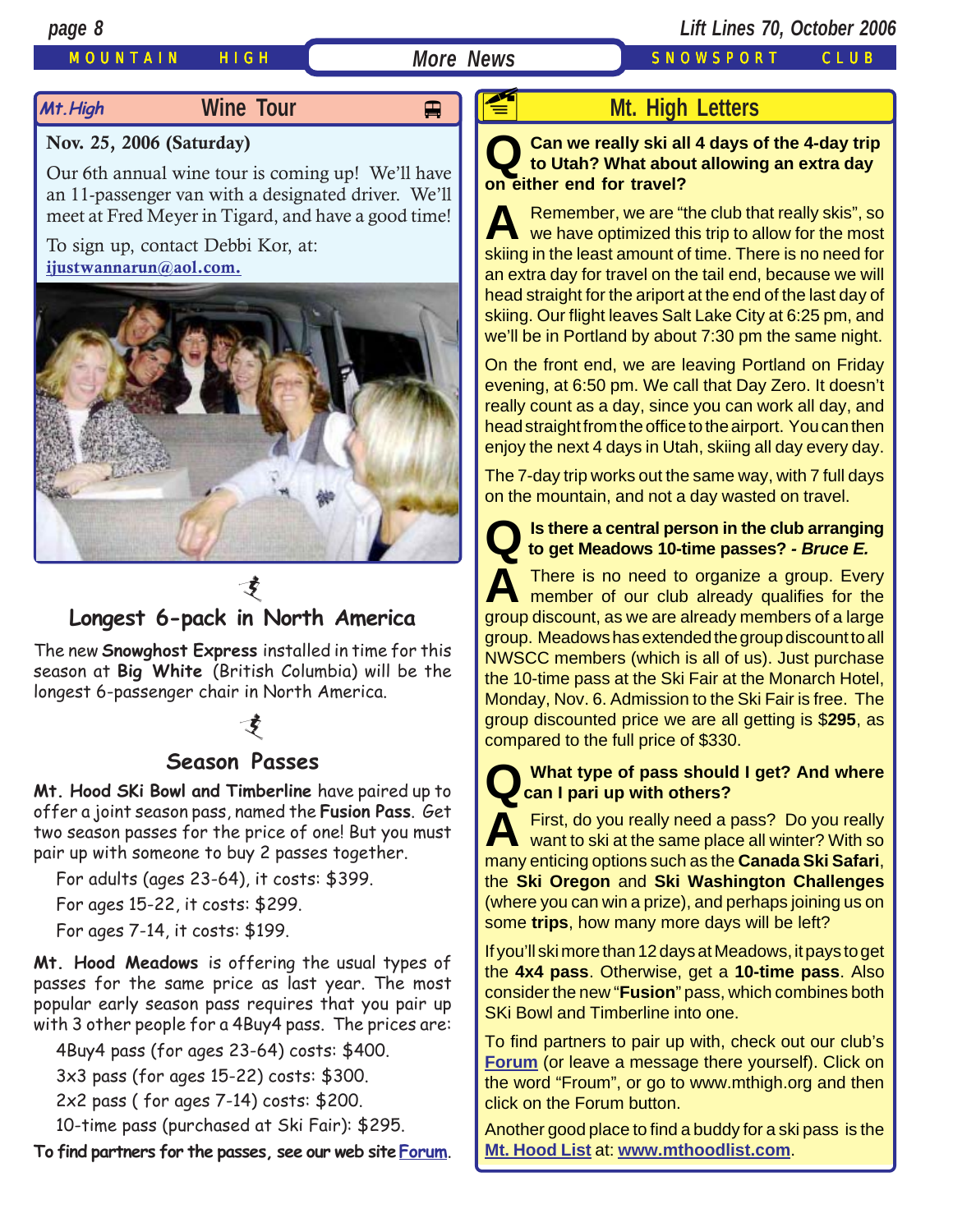*Lift Lines 70, October 2006 page 9*

MOUNTAIN HIGH

PACRAT and NWSCC News SNOWSPORT CLUB



The PACRAT race dates for next season have been confirmed. Also, **for all future years,** we'll try to keep the same weekends, so we'll always know when the races are, and can thus plan our ski trips around it.

These are all standard dates. Only the 5th race at Mt. Bachelor is an exception this year.

| Race Weekend                                          | <b>Date</b>   | Place              |
|-------------------------------------------------------|---------------|--------------------|
| 1. 2nd Sunday in January                              |               | 1-14-07 Timberline |
| 2 4th Sunday in January                               |               | 1-28-07 Meadows    |
| 3. 3rd Sunday in February                             |               | 2-18-07 Ski Bowl   |
| 4. 2nd Sunday in March                                |               | 3-11-07 Meadows    |
| M. 4th Sunday in March                                |               | 2-25-07 Meadows    |
| 5. 1st Sunday in April                                |               | 3-31-07* Bachelor* |
| R. 2nd Friday in April                                | $4 - 13 - 07$ |                    |
| $M =$ Makeup race (only if another one is cancelled). |               |                    |

 $R =$ Rat Attack (the Awards party)

**\* Exception:** This year, the 5th race will exceptionally be held on **Saturday, March 31, 2007**, at Mt. Bachelor, because it will be combined with the Far

West Championships. Most other years, the 5th race will be held on the 1st Sunday in April, at **Mt. Hood Meadows**.

The final and most accurate dates will always be posted on the PACRAT web site at: **[www.pacrats.org](http://www.pacrats.org/)**.



i **Racing Director**

**Gary Stevenson** (our Prez) will also be acting as our Racing Director, at least during the team signup period.

So, team captains, please contact Gary to let him know how many people you have on your team, and if you need any more. If you have more than 10 racers, Gary

can help you find another team for them.

Contact Gary at 503-257-6368.

#### **Join a team**

Wanna meet 9 ski buddies for the winter season? Join a PACRAT team. It's fun. We'll find you a spot on a 10-person team. We need racers of all ages (over 21) and abilities, including total beginners! Almost half of our members participate in racing.

We'll ski together, run some gates, maybe win some prizes, and a party is included at the end of every race day. 5 races per season. Only \$85 per person.

See **[Racing](http://www.mthigh.org/Racing.htm)** page on our web site for a complete list of team captains. Contact any of them. Or contact Gary Stevenson. We'll find you a spot on a team!

#### **Race clinics**

Three race clinics are being planned for the upcoming season. Always a day before a race. All the clinics will be at **Mt .Hood Meadows** on **Saturdays**, regardless of where the race will be held the next day.

The clinic dates are: January 13 (Sat.) January 27 (Sat.) March 10 (Saturday)



**Mt. High race clinic**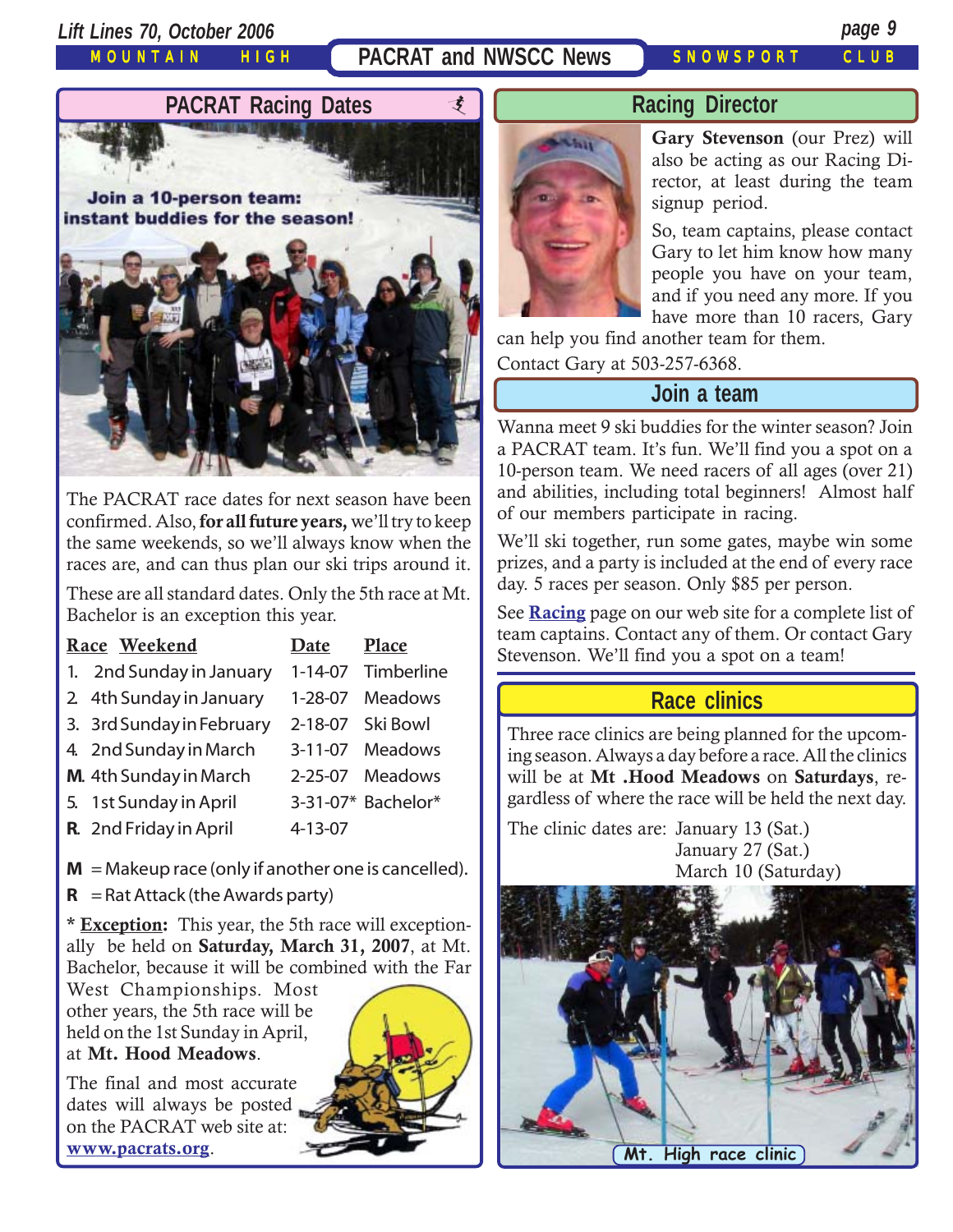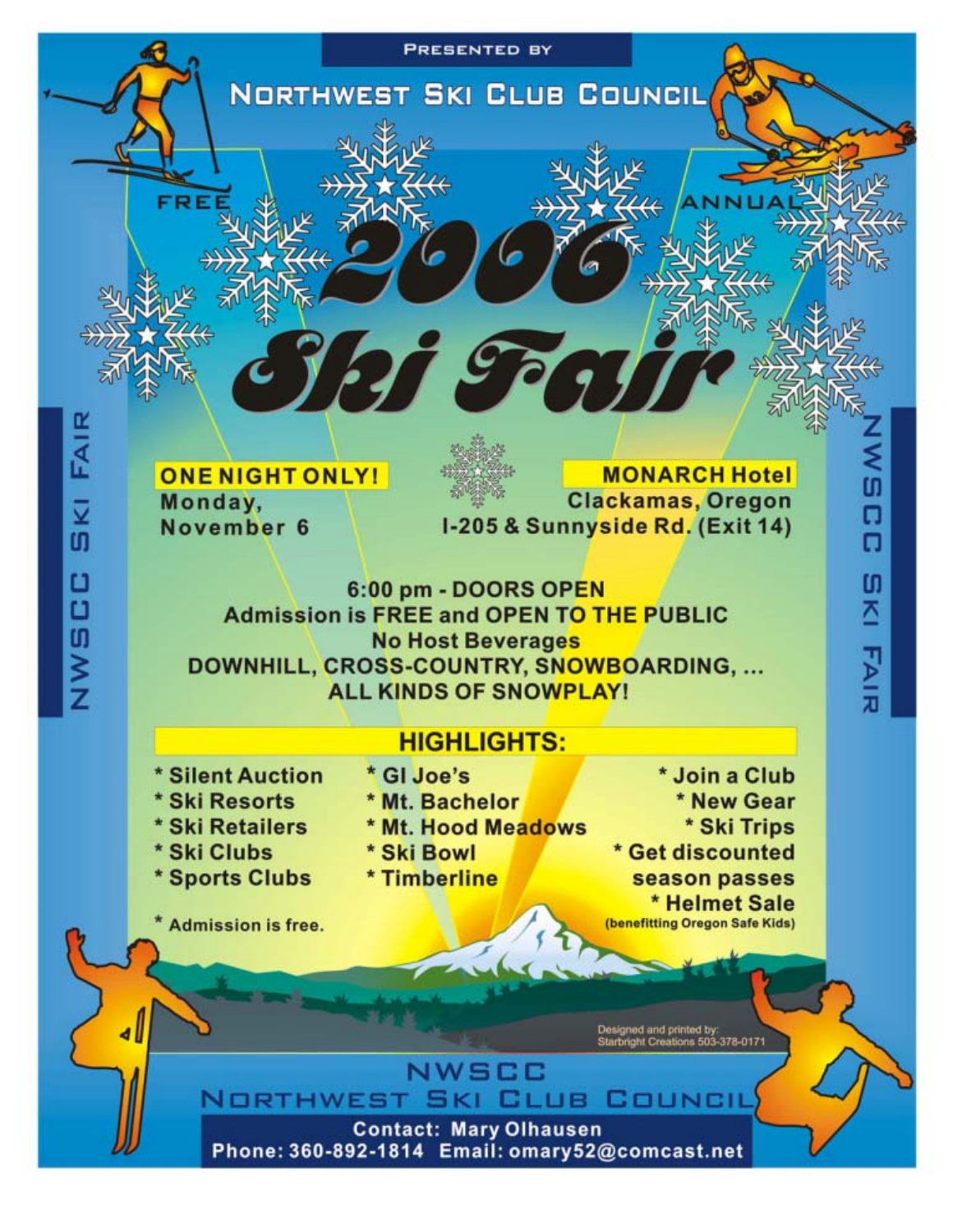| Lift Lines 70, October 2006                                                                                                             |                                                                  |                                                                                                                                                                                                                                                                        |  |                                                                                                                                                                                                                                          | page 11 |
|-----------------------------------------------------------------------------------------------------------------------------------------|------------------------------------------------------------------|------------------------------------------------------------------------------------------------------------------------------------------------------------------------------------------------------------------------------------------------------------------------|--|------------------------------------------------------------------------------------------------------------------------------------------------------------------------------------------------------------------------------------------|---------|
| MOUNTAIN                                                                                                                                | <b>HIGH</b>                                                      | Club info                                                                                                                                                                                                                                                              |  | <b>SNOWSPORT</b>                                                                                                                                                                                                                         | CLUB    |
| Mt. High Membership Party                                                                                                               |                                                                  |                                                                                                                                                                                                                                                                        |  | <b>Mountain High Meeting</b>                                                                                                                                                                                                             |         |
|                                                                                                                                         |                                                                  | Nov. 14 (Tue.) 6:30 - 9:30 pm.<br>The big annual party. Bring all your<br>friends! Meet other club members.<br>Sign up for a race team or a fun trip!<br>There will be free food and drinks<br>(soft, beer, wine). Come see what<br>we are cooking up for this season! |  | First Tuesday of the month.<br>Nov. 7 (Tues.): Open to all who<br>want to get more involved with<br>the club. An organizational meet-<br>ing to plan future events.<br>Gather at 6:30 pm. Start at 7 pm.<br>Location: Round Table Pizza, |         |
| As usual, the party will be at the Mt. Park Recreation Center in Lake<br>Oswego. There will be a map in the next issue of "Lift Lines". |                                                                  |                                                                                                                                                                                                                                                                        |  | 10070 SW Barbur Blvd., Portland,<br>near Capitol Hwy.                                                                                                                                                                                    |         |
| Mountain High snowsport club contacts:<br>General information: info@MtHigh.org                                                          |                                                                  |                                                                                                                                                                                                                                                                        |  |                                                                                                                                                                                                                                          |         |
| President:<br>Vice-President:<br>Secretary:<br>Treasurer:                                                                               | Gary Stevenson,<br>Terry White,<br>Sue Bennett,<br>Kurt Krueger, | H: 503-257-6368,<br>H: 503-774-8747, OptomistSue@comcast.net<br>H: 503-625-1492, telek2@att.net                                                                                                                                                                        |  | H: 503-297-1427, W: 503-296-6075, TWhite223@msn.com                                                                                                                                                                                      |         |
| $\mathbf{D}$ $\mathbf{D}$ : $\mathbf{A}$                                                                                                | $Caust.$ Luck                                                    | II. $E(2.901.9262)$ Conduit untimediation of the same                                                                                                                                                                                                                  |  |                                                                                                                                                                                                                                          |         |

*Race Director:* Gordy Lusk, H: 503-804-8363, **[GordyLusk@hotmail.com](mailto:gordylusk@hotmail.com)** *Newsletter Editor:* Emilio Trampuz, H/W: 1-503-378-0171, **[info@mthigh.org](mailto:info@mthigh.org)** *Activities Director:* Jaxine Harris, H: 503-692-9719, **[JaxineAH@msn.com](mailto:JaxineAH@msn.com)** *NWSCC Rep:* Debbi Kor-Lew, H: 503-682-1563, W: 988-5138, **[ijustwannarun@aol.com](mailto:Ijustwannarun@aol.com)** *Trip Directors:* Marsha Cosgrove, H: 503-646-5292, W: 503-799-2833, **[HappyHairdresser@msn.com](mailto:HappyHairdresser@msn.com)** Linda McGavin, H: 503-652-2840, W: 503-412-3531, **[Trips@mthigh.org](mailto:Trips@mthigh.org)**

Larry Bennett, H: 503-760-2360, **[BENNETT896@aol.com](mailto:BENNETT896@aol.com)**  $\frac{1}{\sqrt{1-\frac{1}{\sqrt{1-\frac{1}{\sqrt{1-\frac{1}{\sqrt{1-\frac{1}{\sqrt{1-\frac{1}{\sqrt{1-\frac{1}{\sqrt{1-\frac{1}{\sqrt{1-\frac{1}{\sqrt{1-\frac{1}{\sqrt{1-\frac{1}{\sqrt{1-\frac{1}{\sqrt{1-\frac{1}{\sqrt{1-\frac{1}{\sqrt{1-\frac{1}{\sqrt{1-\frac{1}{\sqrt{1-\frac{1}{\sqrt{1-\frac{1}{\sqrt{1-\frac{1}{\sqrt{1-\frac{1}{\sqrt{1-\frac{1}{\sqrt{1-\frac{1}{\sqrt{1-\frac{1}{\sqrt{1-\frac{1}{\sqrt{1-\frac{1$ 

### DOUGH TRANSMITTAL FORM

For all Mt. High trips, make check payable to: "**Mountain High Snowsport Club**" Mail to: Mountain High Snowsport Club, PO Box 2182, Portland, OR 97208.

| PLEASE PRINT CLEARLY:                                              | [ ] New membership                                                                                                                                                                                      | [ ] Renewal |                                                                                                                                                                                                                                                               |          | Whereas the Mountain High Snowsport Club ("Club") is an organi-<br>zation of fun loving ADULTS whose events are organized by mem-                                                                        |
|--------------------------------------------------------------------|---------------------------------------------------------------------------------------------------------------------------------------------------------------------------------------------------------|-------------|---------------------------------------------------------------------------------------------------------------------------------------------------------------------------------------------------------------------------------------------------------------|----------|----------------------------------------------------------------------------------------------------------------------------------------------------------------------------------------------------------|
|                                                                    |                                                                                                                                                                                                         |             |                                                                                                                                                                                                                                                               |          | bers who volunteer their efforts for the enjoyment of their fellow<br>members and friends, please remember when I participate in Club<br>events I do so at my own risk. Sporting activities, indeed, any |
|                                                                    |                                                                                                                                                                                                         |             |                                                                                                                                                                                                                                                               |          | activity, includes inherent risks. I will evaluate my own abilities and<br>responsibilities and join in the Club fun as a responsible and consid-                                                        |
|                                                                    |                                                                                                                                                                                                         |             |                                                                                                                                                                                                                                                               |          | erate adult. I will not hold the Club or any Club officer liable for the<br>consequences of my decisions and my behavior. The bottom line                                                                |
| Email (Hm):                                                        |                                                                                                                                                                                                         |             | is, stuff just happens sometimes and the club volunteers are not to<br>be blamed for helping us have fun. Besides, the Club has no assets,<br>except for a leftover banner, some balloons, or a couple of empty<br>beer bottles with the Club's name on them. |          |                                                                                                                                                                                                          |
| <b>Email Preferences:</b><br>[ ] No changes<br>(same as last year) | -Newsletter (once a month): [ ] yes, link only [ ] yes, complete file<br>- Club news & events (between newsletters): [ ] yes [ ] no<br>- Other ski news (NWSCC, FWSA, ski areas, trips): [ ] yes [ ] no |             |                                                                                                                                                                                                                                                               | $[ ]$ no |                                                                                                                                                                                                          |
|                                                                    | Please take my money, and apply it toward the following Ski Club fun stuff:                                                                                                                             |             |                                                                                                                                                                                                                                                               |          | Deposit?Paidinfull?                                                                                                                                                                                      |
|                                                                    | $\Box$ Membership Dues (for 2006/2007): Single (\$25) couple (\$40)                                                                                                                                     |             |                                                                                                                                                                                                                                                               |          |                                                                                                                                                                                                          |
|                                                                    | <b>Q PACRAT Racing</b> Total: \$85 Team name: ____________________                                                                                                                                      |             | \$                                                                                                                                                                                                                                                            |          | $\frac{1}{2}$                                                                                                                                                                                            |
|                                                                    | $\Box$ Utah 4-day (Feb. 9 - 13, 2007) Total \$550 Deposit: \$250                                                                                                                                        |             | <u> 1999 - Jan Ja</u>                                                                                                                                                                                                                                         |          |                                                                                                                                                                                                          |
|                                                                    | $\Box$ Utah 7-day (Feb. 9 - 16, 2007) Total \$780 Deposit: \$250                                                                                                                                        |             |                                                                                                                                                                                                                                                               |          |                                                                                                                                                                                                          |
|                                                                    | □ Cascade Lodge weekend (March 3-4) Total \$17                                                                                                                                                          |             | $\zeta$                                                                                                                                                                                                                                                       |          |                                                                                                                                                                                                          |
|                                                                    | $\Box$ Washington bus trip (Mar. 16 - 18, 2007) Total \$200 Deposit: \$100                                                                                                                              |             |                                                                                                                                                                                                                                                               |          |                                                                                                                                                                                                          |
|                                                                    |                                                                                                                                                                                                         |             | Ś.                                                                                                                                                                                                                                                            |          |                                                                                                                                                                                                          |
|                                                                    |                                                                                                                                                                                                         |             |                                                                                                                                                                                                                                                               |          |                                                                                                                                                                                                          |
| Signature(s): $\_\_$                                               |                                                                                                                                                                                                         |             | Date:                                                                                                                                                                                                                                                         |          |                                                                                                                                                                                                          |